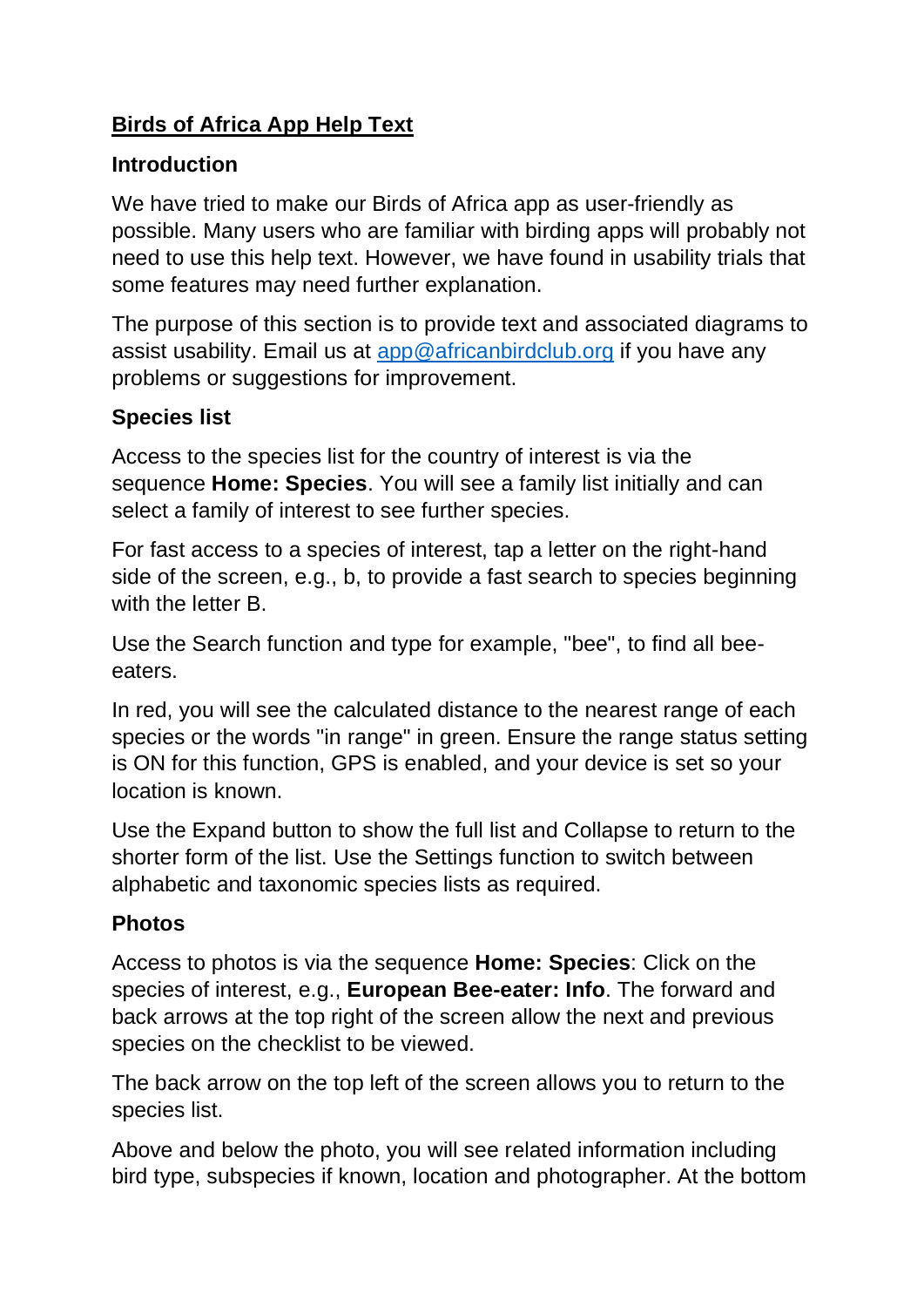left of the photograph, you will see the number of photographs of this species and the position of each image in sequence. You can scroll left or right to see the next and previous images.

Double tap on an image to go to **Max Mode**. This allows you to use **pinch zoom** to magnify the photo. You can rotate the phone to give a full screen image of landscape photos. Double tap on the image again to return to normal mode.

## **Text and map**

Follow the sequence as for Photos, then touch the Information button on the lower control bar. On the resultant screen, you can scroll down the species text, play the call, or see a detailed map of Africa showing the approximate range of the species.

## **Call**

Quick access to the species call is via the sequence **Home: Species**: Click on the species of interest, e.g., **European Bee-eater: Call**.

You can hear the call by pressing Play and stop it at any time by pressing Pause or Stop. Please do not play the call at a high volume or repetitively, which may disturb the bird.

Note that calls can also be accessed from the species text screen.

If the Call button is pale blue, no call is available for this species in the app yet.

#### **Similar species**

Follow the sequence as for Photos, then touch the Similar button to see species which are similar to the target species. As an example, Great Spotted Cuckoo shows Jacobin and Levaillant's Cuckoos as similar species.

Click on Jacobin Cuckoo and you will be able to compare photos and other information for these species and Great Spotted Cuckoo. Note that not all species have similar species, in which case only the target species will be shown.

#### **Google maps**

Follow the sequence as for Photos, then touch the Map button to see the range of this species on a Google map. Click on Map layers, then the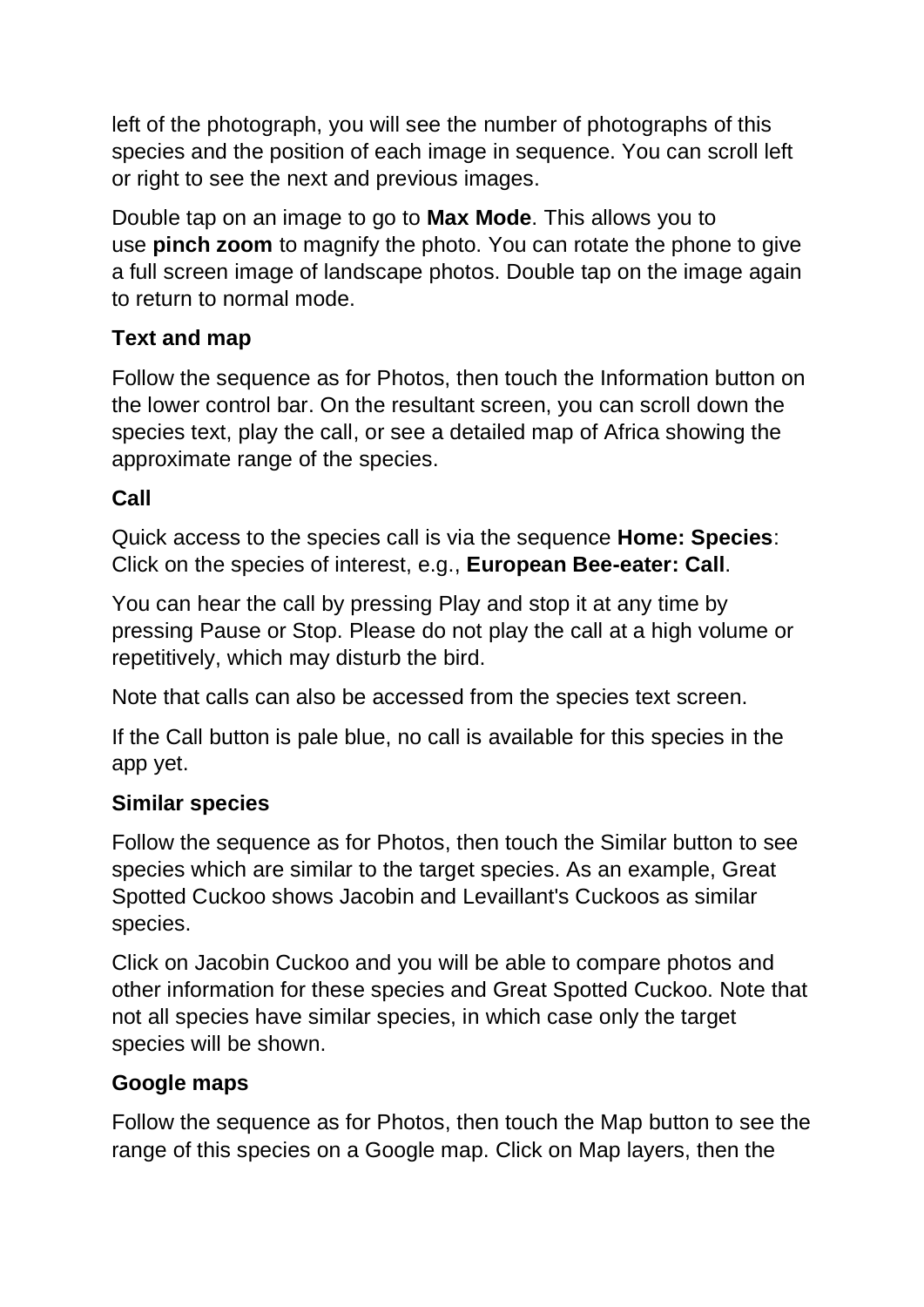appropriate buttons to apply your personal sightings (My Sightings), Community Sightings and Range Maps as required for this species.

Note that the world range of the species is shown in light grey if Range is selected. Pinch zoom the Google map or use the + and - buttons to zoom in and out as required. The area of interest can be shown in satellite or standard map format. Note that there are few sightings for some species at present, but we hope that these will build with use of the app.

## **Settings**

Use settings to enable your own personal requirements to be met.

Access to Settings is via the sequence **Home: Settings**. At present, the Settings page has five functions which you can control - language, country, range status, species list, sequence and sightings.

The app is written in English but species names are provided in English and several other languages. Scientific names can also be viewed. You can decide on the primary and secondary languages and select the country of interest.

A single button is available to control range status. Note that the range is the approximate distance between your device and the nearest point of the species' range.

The species list sequence can be changed between alphabetic and taxonomic by switching the button Sort by Taxonomy on or off.

Highlighting My Sightings allows you to specify a time period for the display of your sightings.

## **Add sightings**

You can add your personal sightings via the sequence **Home: Species**.

Click on a species of interest, e.g., **European Bee-eater: Sightings**: +Add sighting or press + in the top right corner. The date and time will be specified automatically, and the location will be given providing GPS is active. The sighting will be saved on your device.

# **Sightings tab**

If you have added your personal sightings, you can view these via the sequence **Home: Sightings**. These are shown on the page filtered by date recorded. If you tap on a block for a specific date, the sightings will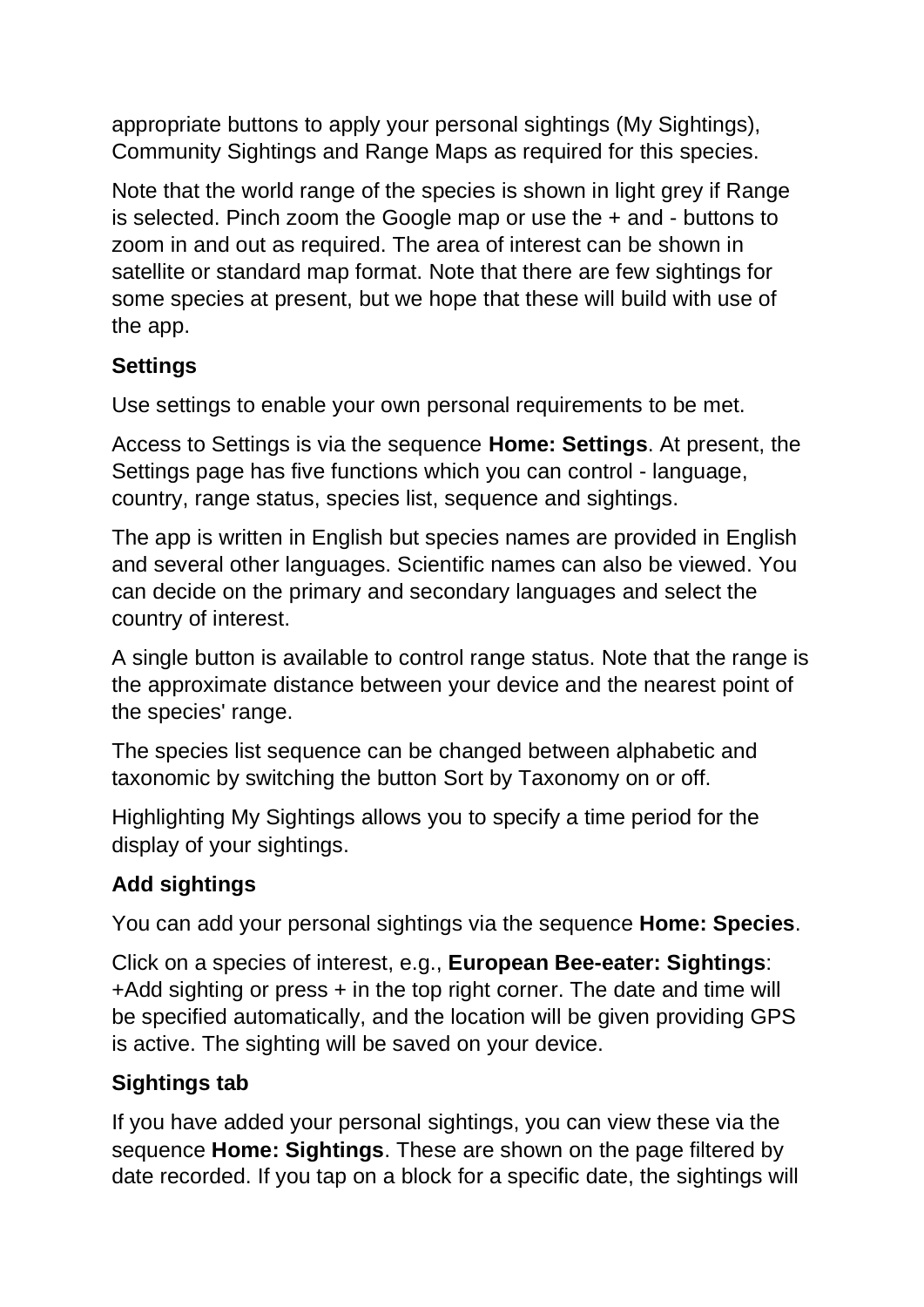be displayed. Touch the Map button in the top right-hand corner to display the sightings on a map.

Your species list page can also be updated to **Highlight** the species you have seen. Set the time period in the Settings tab (such as Life List or Month List).

#### **Back-up tab**

You can back up and restore your personal sightings via the sequence **Home: Back-up**.

To use this database service, you will need to register and sign in with your e-mail address and password. Once signed in, you can back up your personal sightings. These will be stored in a central database and can be downloaded to a different device later if required.

Note that your records may be used by the community of users as on the **Species:Map** pages and for other purposes, e.g. conservation research. You can also Restore your personal sightings to this device and Update community sightings to download the latest community sightings to this device. You do not need to sign out and will remain signed in the next time you use the app.

#### **Countries tab**

You can view the available countries via the sequence **Home: Countries**.

LITE (more basic) lists are also available for each country. These are designed for new or younger birders, and for those who do not have access to fast WiFi.

This page shows the country packages available for downloading or removal. Select the country and list of interest and download the content. Note that the first package downloaded may be large but only the additional content for any new package will need to be downloaded.

Make sure that you are near WiFi for any download operation. Click Remove to remove a package and note that there will be a Cancel operation if Remove is pressed in error.

Content updates will be shown and can be downloaded from this page. We plan to provide updates such as new photos, calls and error corrections on a regular basis.